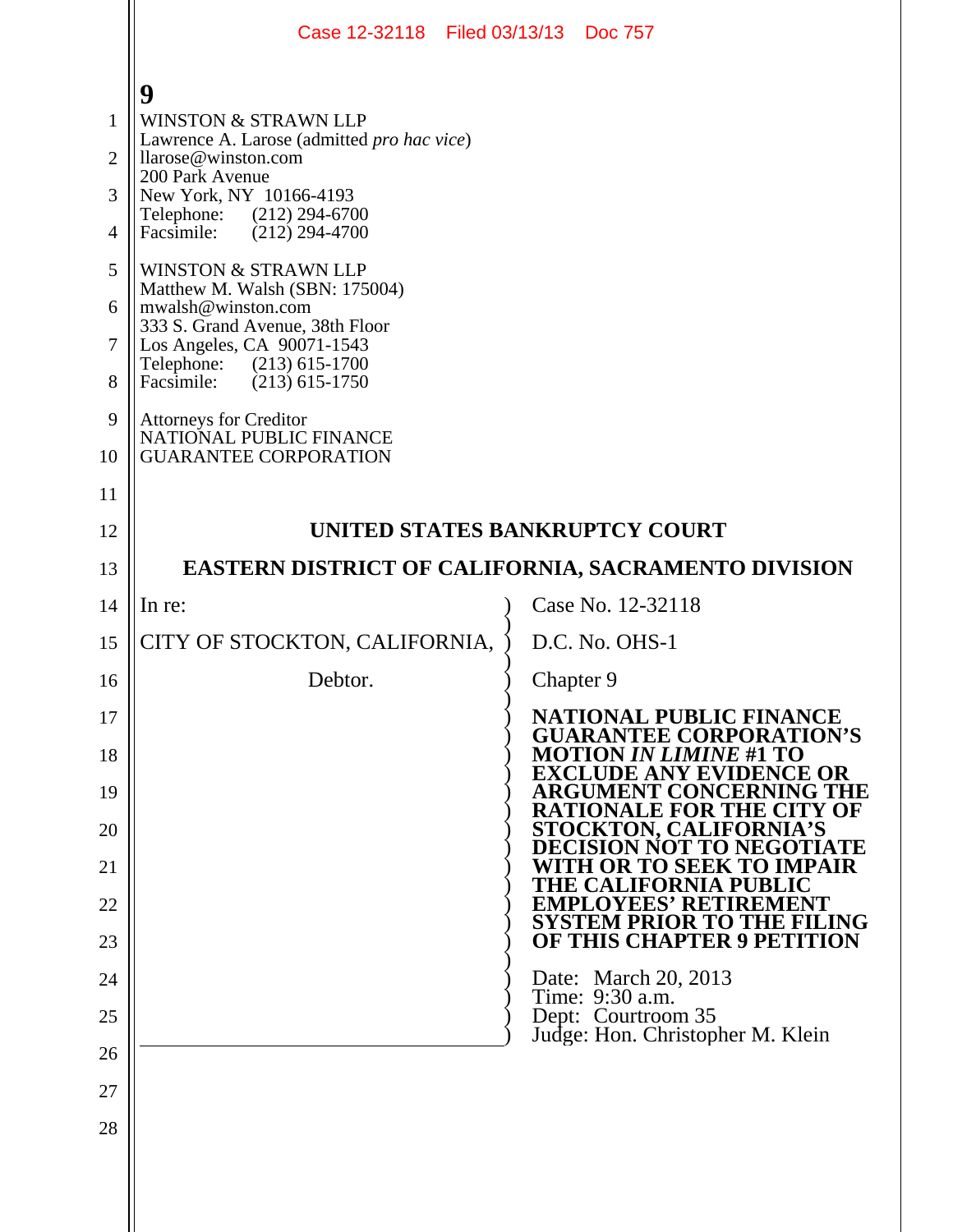National Public Finance Guarantee Corporation ("National"), a creditor and party in interest,<sup>1</sup> hereby requests that the Court exclude any evidence or argument concerning the rationale for the City of Stockton, California's (the "City") decision not to negotiate with or to seek to impair the California Public Employees' Retirement System ("CalPERS") prior to the filing of this chapter 9 petition.<sup>2</sup> In support of this Motion, National states as follows:

6

7

8

9

1

2

3

4

5

# **I. INTRODUCTION**

10 1. It is well-accepted that a party cannot bar an opponent from conducting discovery on a critical issue and then turn around at trial and introduce that same hidden evidence to support its claims. Nor can a party make available just a portion of that evidence – selectively disclosed to benefit the party's case and leaving the impression that the entire story has been told – while keeping under shroud the remaining, related evidence that the disclosing party deems not as favorable. That is precisely what the City intends to do here.

13

11

12

14 15 16 17 18 19 2. In this eligibility dispute, National asserts the City failed both to negotiate in good faith under section 109(c)(5) of the Bankruptcy Code and to file its petition in good faith under section 921(c) because, among other things, the City failed to negotiate with or to seek any concessions from CalPERS, its largest creditor. Over the course of a month of depositions, counsel for the Objecting Parties<sup>3</sup> asked seven separate City witnesses twenty-six different times for the rationale behind the City's prepetition decision not to negotiate with or to seek to impair CalPERS. Twenty-six times the City's attorneys asserted the attorney-client privilege, barring National and the

20 21

 $\overline{a}$ 

<sup>22</sup> 23 1 As detailed in National's Joinder of Creditor National Public Finance Guarantee Corporation to Indenture Trustee's Limited Objection to the Debtor's Emergency Motion for Leave to Introduce Evidence Relating to Neutral Evaluation Process under Government Code Section 53760.3(Q) [Dkt. No. 78], National is a secured creditor of the City and party in interest in this case.

<sup>24</sup> 25 26 2 In conjunction with this Motion, National has also filed its Motion *in Limine* #2, which seeks to exclude the City from introducing any evidence of postpetition actions, conduct, deliberations, or documents concerning the City's rationale for its decision not to negotiate with or to seek to impair CalPERS on the ground that such postpetition evidence is not relevant to the matters at issue in the upcoming eligibility trial. This Motion serves as an independent basis for excluding such evidence, whether it is concerning prepetition or postpetition actions.

<sup>27</sup> 28 <sup>3</sup> The Objecting Parties include National, Assured Guaranty Corp., Assured Guaranty Municipal Corp., Wells Fargo Bank, National Association as Indenture Trustee, and Franklin High Yield Tax-Free Income Fund and Franklin California High Yield Municipal Fund.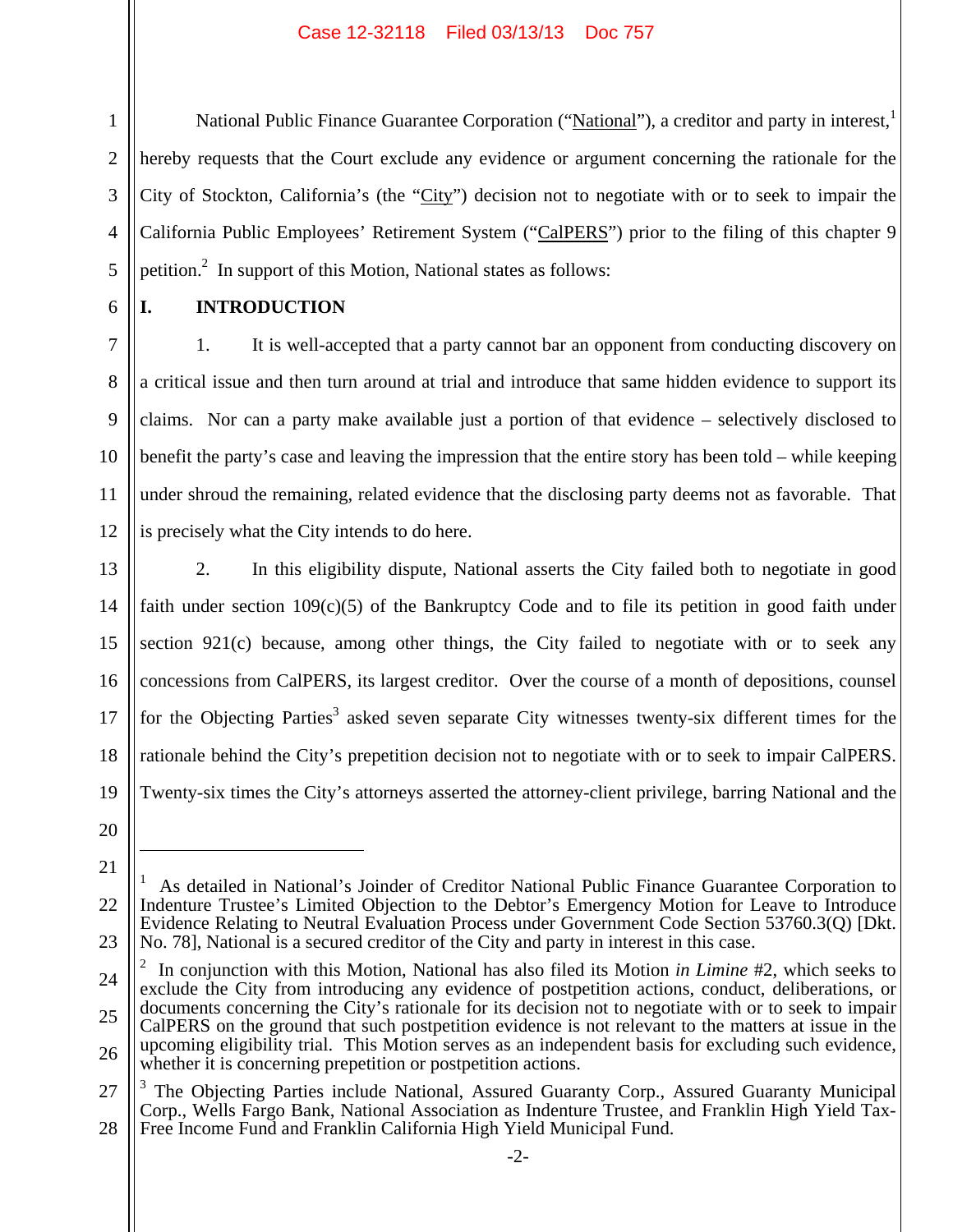1 2 3 4 5 6 7 8 other Objecting Parties from discovering crucial information at the heart of this eligibility dispute. While the City, of course, has the right to assert privilege when appropriate,<sup>4</sup> its decision to do so during depositions and discovery precludes the City from introducing any such evidence at trial to support its arguments that it negotiated or filed in good faith. In other words, the City cannot use the attorney-client privilege as both a sword and a shield. Accordingly, National requests that this Court enter an Order excluding the introduction of any evidence or argument concerning the City's rationale for its decision not to negotiate with or to seek to impair CalPERS prior to the filing of this case.

9

## **II. BACKGROUND**

10 11 12 13 14 15 16 3. On August 8, 2012, National submitted its Objection to the City of Stockton's Qualifications Under Section 109(c) [Dkt. No. 477] (the "Objection").<sup>5</sup> Among other things, the Objection asserts that (a) the City did not meet its obligation under section  $109(c)(5)(B)$  to negotiate in good faith with its creditors because it failed to negotiate with CalPERS, the holder of the largest unsecured claim against the City, (b) negotiations with CalPERS were not impracticable under section  $109(c)(5)(C)$ , and (c) the City did not meet its obligation under section 921(c) to file its petition in good faith.

17 18 19 20 21 22 23 4. Pursuant to the Court's Scheduling Order [Dkt. No. 558], Stipulation and Order Modifying Eligibility Scheduling Order [Dkt. No. 579], and Stipulation and Order Modifying Eligibility Scheduling Order [Dkt. No. 623], the Objecting Parties conducted discovery and took depositions of the City and of CalPERS. In particular, the Objecting Parties took depositions of nine City witnesses over the course of a month, including David N. Millican, Laurie Montes, Ann Goodrich, Eric Jones, Michael Locke, Katherine Miller, Teresia Haase, Vanessa Burke, and Robert Deis.<sup>6</sup>

24

 $\overline{a}$ 

<sup>25</sup> 26 4 If, on the other hand, the City's assertion of privilege in this respect was overly broad or otherwise inappropriately shielded discoverable information, the City's repeated objections would be sanctionable and provide an independent ground to exclude this evidence at trial.

<sup>27</sup> 5 Capitalized terms not otherwise defined herein shall have the meaning ascribed to them in the Objection.

<sup>28</sup> <sup>6</sup> Excerpts of the deposition testimony referenced herein are attached as Exhibits A-G to the Declaration of Matthew M. Walsh in Support of National's Motion ("Walsh Decl.") filed herewith.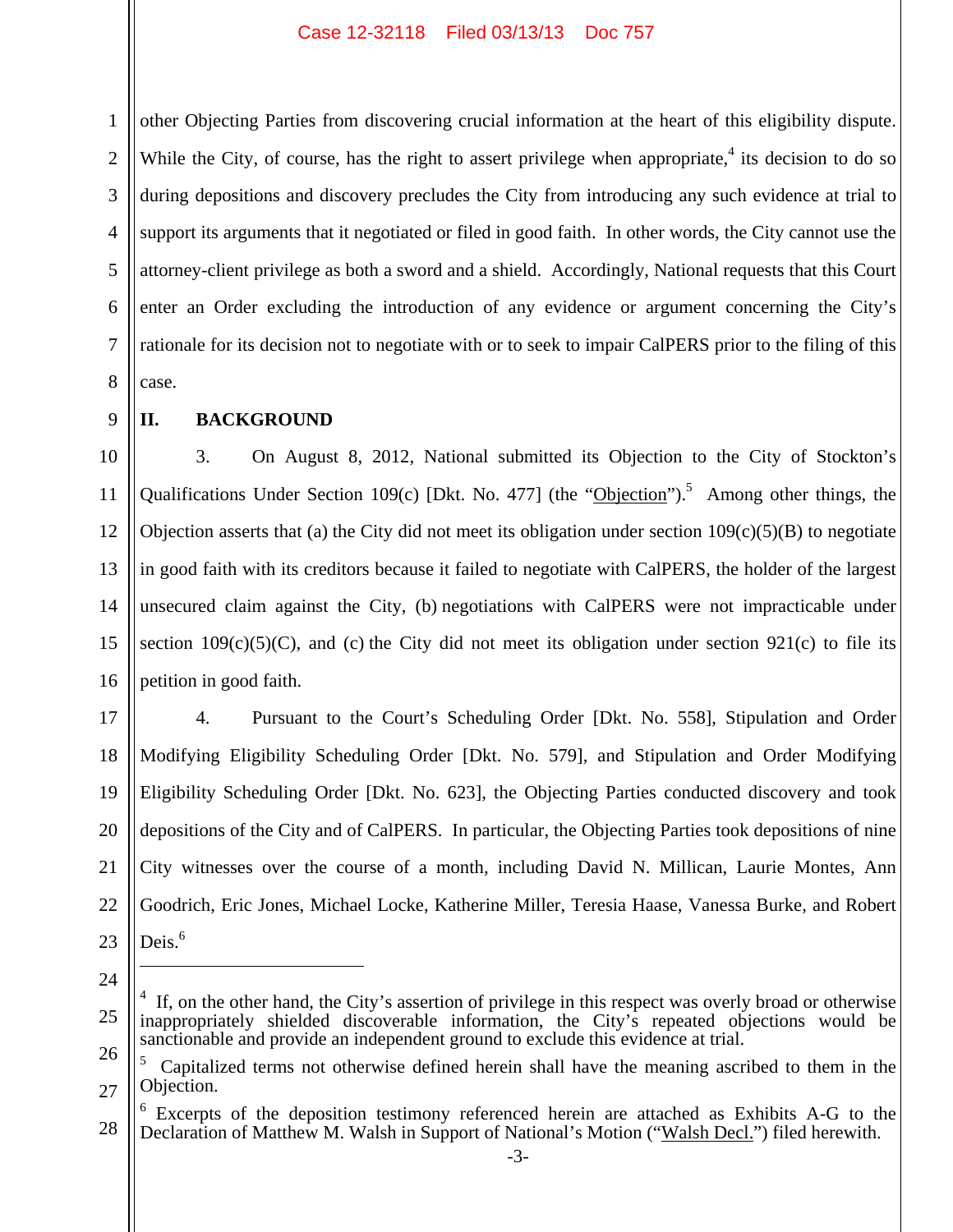1 2 3 5. On December 14, 2012, based on this discovery, National submitted its Supplemental Objection to the City of Stockton's Qualifications Under Sections 109(c) and 921(c) [Dkt. No. 635] (the "Supplemental Objection").

6. On February 15, 2013, the City submitted its Reply to Objections to its Statement of Qualifications Under Section 109(c) of the United States Bankruptcy Code [Dkt. No. 707] (the "Reply").

7 8 7. A trial on the City's eligibility to be a debtor under chapter 9 of the Bankruptcy Code is set to begin on March 25, 2013.

**III. DISCUSSION** 

4

5

6

9

10 11 12 13 14 15 16 8. This Court held recently that "[t]he burden of proof, at least as to the five § 109(c) elements, is on[] the municipality as the proponent of voluntary relief." *In re City of Stockton*, 475 B.R. 720, 725 (Bankr. E.D. Cal. 2012) [*Stockton I*]; *see also Int'l Ass'n of Firefighters, Local 1186 v. City of Vallejo (In re City of Vallejo)*, 408 B.R. 280, 289 (9th Cir. BAP 2009). As relevant here, the City must show that, before filing its petition, either it negotiated in good faith with its creditors but was unable to reach appropriate agreement, or that it was unable to negotiate with its creditors because such negotiations were impracticable. 11 U.S.C. § 109(c)(5).

17 18 19 20 21 22 9. To show that it negotiated in good faith, a debtor must prove that it brought into the negotiations *all* its assets and liabilities while negotiating with creditors. *See In re Sullivan Cnty. Reg'l Refuse Disposal Dist*., 165 B.R. 60, 78 (Bankr. D.N.H. 1994) ("A commercial party can hardly 'negotiate in good faith' regarding unpaid obligations if it chooses to ignore clear, unambiguous contractual rights of the other party and, more importantly, refuses to acknowledge or throw into the negotiating equations a large and significant asset that it holds.").

23 24

25 26 27 10. Furthermore, to show that it negotiated in good faith, a debtor must also prove that it actually engaged in meaningful negotiations with its creditors. *See In re Ellicott Sch. Bldg. Auth.*, 150 B.R. 261, 266 (Bankr. D. Colo. 1992) ("take it or leave it" proposal in which "the substantive terms of a proposal were not open to discussion" does not constitute good faith negotiations); *see also Vallejo*, 408 B.R. at 297 (finding that the City of Vallejo did not satisfy section 109(c)(5)(B)

28

-4-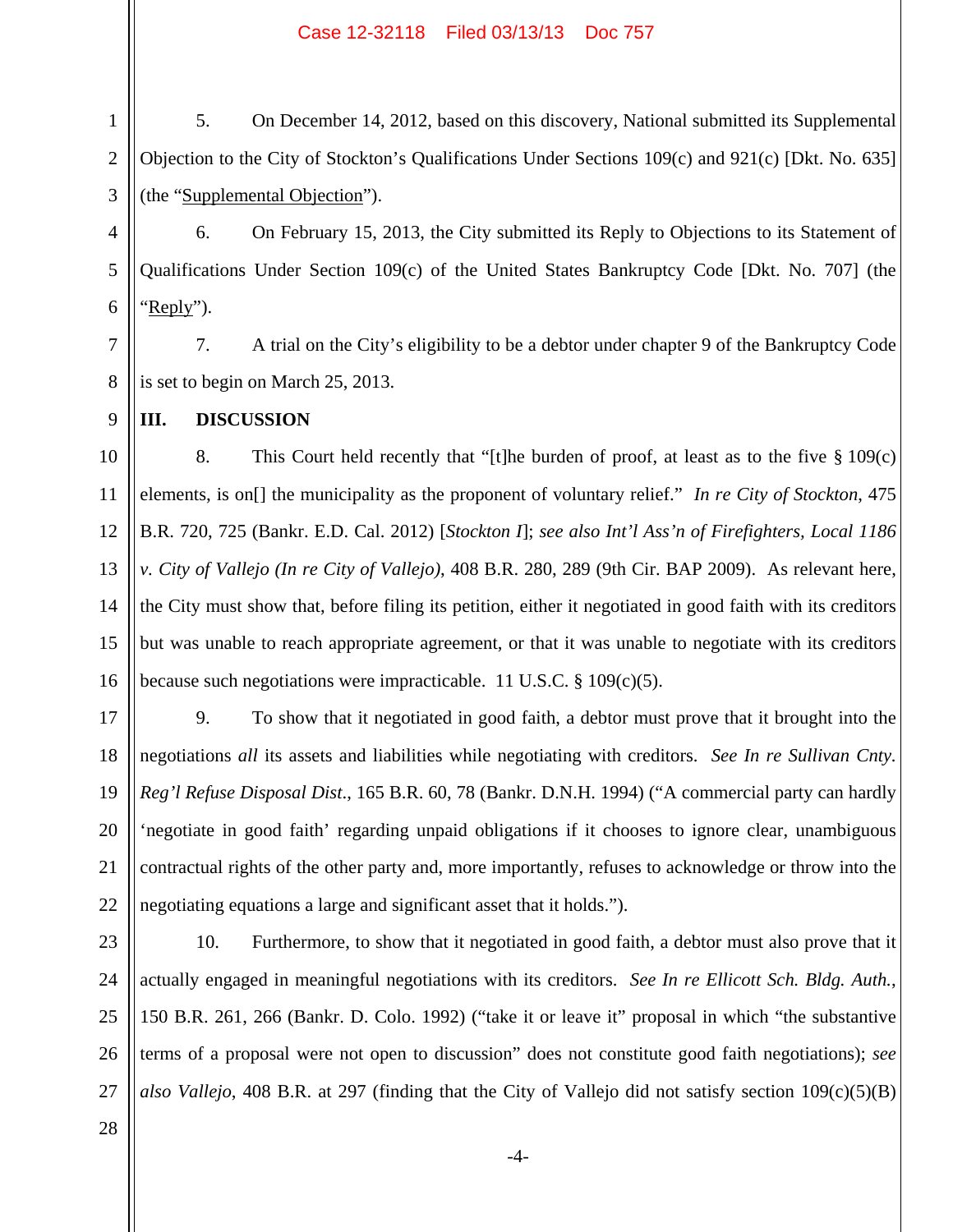1 2 because it "never negotiated with Unions or any of its creditors over the possible terms of a plan of adjustment").

11. Finally, section 921(c) of the Bankruptcy Code provides an independent requirement for the debtor to prove the bankruptcy petition was filed in good faith and, among other things, requires a court to dismiss a chapter 9 petition if the debtor fails to satisfy the requirements under section 109(c). *See In re City of Vallejo*, 408 B.R. at 289; *In re Valley Health Sys.*, 383 B.R. 156, 160 (Bankr. C.D. Cal. 2008).

8 9 10 11 12 13 14 15 16 17 18 19 20 21 22 12. In this case, the Objecting Parties will establish at trial that the City cannot meet its burden because it failed in several respects to negotiate and file in good faith. *First*, the City failed to meaningfully negotiate with the Objecting Parties, instead presenting and maintaining throughout the AB 506 Process that the City's Ask was a "take it or leave it" proposal not open to discussion either as to the treatment proposed for the Objecting Parties or as to other revenues the City might explore to enlarge the pie for all creditors. *Second*, the City did not negotiate with or seek to impair CalPERS, its single largest unsecured creditor. In fact, the City's 790-page Ask did not contain a single dollar of reductions in obligations to CalPERS. Notably, the evidence will show the City continued to refuse to negotiate with or seek concessions from CalPERS even after the Objecting Parties demanded, during the AB 506 Process, that the City approach CalPERS to discuss impairment and any other options. *Finally*, the City will be unable to show it negotiated or filed in good faith because the City employees and officials that participated in and made the decision not to impair CalPERS themselves held pensions administered by CalPERS, generating an incurable conflict of interest that tainted the decision not to impair CalPERS and now precludes the City from establishing its prepetition negotiations or its filing were conducted in good faith.<sup>7</sup>

23

24

3

4

5

6

7

13. The City argues in its Reply that it had good reasons not to negotiate with or seek to impair CalPERS. *See*, *e.g.*, Reply at 46 (The City could not "unilaterally stop making its pension

25 26

 $\overline{a}$ 

<sup>27</sup> 28 7 The evidence will show that the City's "Strategic Direction Team" or "SDT" was led by City Manager Bob Deis. The SDT worked with outside consultants and lawyers to develop the Ask, which the SDT then recommended to the City Council. The City Council approved the Ask in its entirety without modification.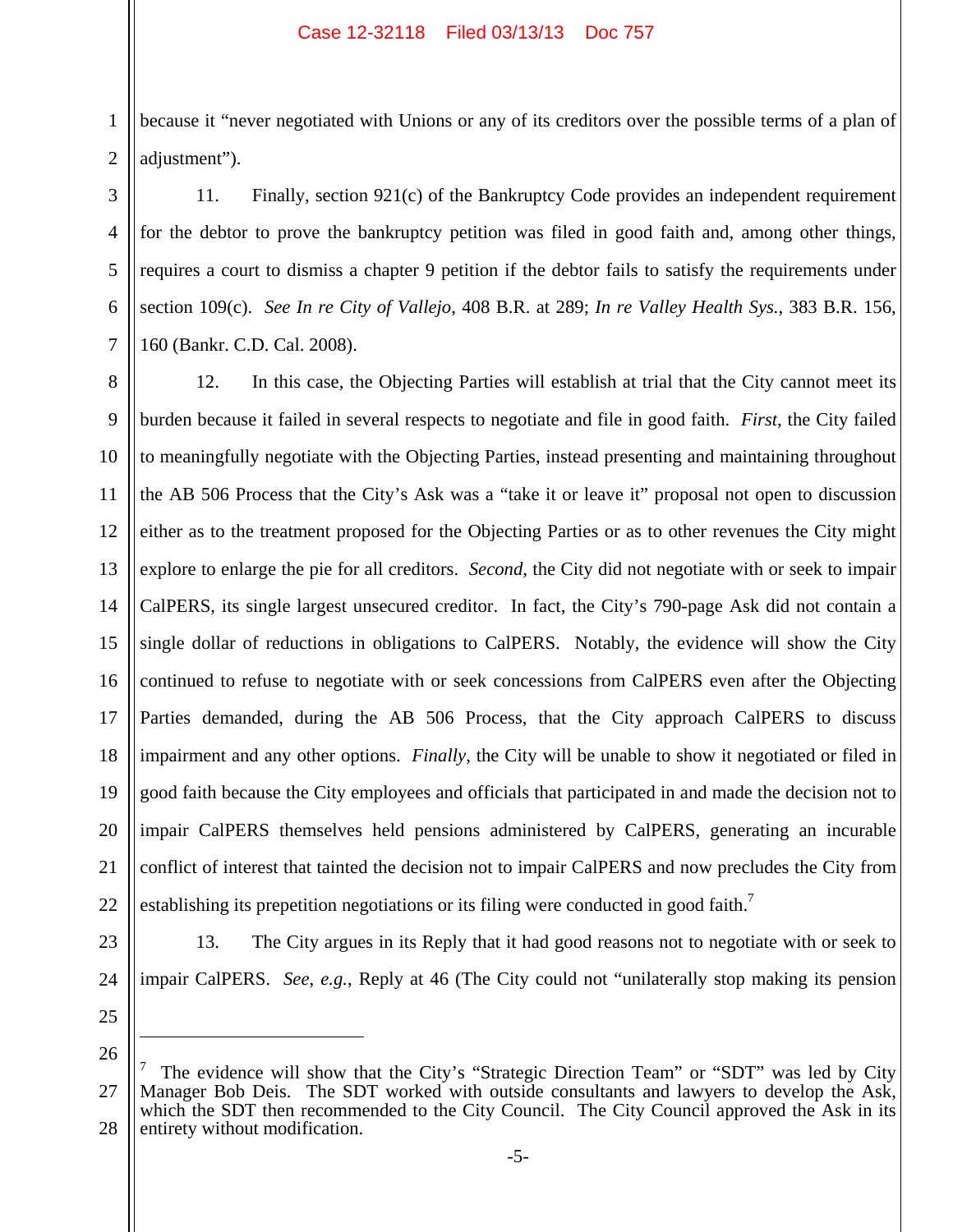1 2 3 4 5 6 payments, either for already-retired employees (to the extent that their prefunded portion was insufficient) or for current employees."), 48 ("[W]ithdrawing from CalPERS would have exposed the City to a massive 'termination liability' that it would have had no hope of satisfying outside of chapter 9."), 53 ("Impairing CalPERS pensions or otherwise lowering police compensation much below market rates presented a risk to the health and safety of its citizens, a risk the City was not willing to take when it prepared the Ask.").

7 8 9 10 14. Despite the City putting this matter at issue, when the Objecting Parties inquired at deposition into the rationale and deliberations underlying the City's decision not to negotiate with or to seek to impair CalPERS, the City repeatedly asserted the attorney-client privilege to bar access to this discovery. For instance:

> MR. WALSH: So, for clarity, you're going to be asserting attorney-client privilege with respect to my questions regarding the decision whether or not to reduce the City's pension obligations as it was made by the SDT?

> MR. HILE: The decision has already been disclosed that the City decided not to do it. But, yes, as to what the discussions were that came to that conclusion and what Mr. Deis might have said to the group that included the attorneys or the attorneys might have said to him, I am asserting the privilege.

*See* Millican Dep. 226:17-228:21.

11

12

13

14

15

16

17

18

19

20

21

22

23

24

25

26

27

28

MR. WALSH: I do have a number of questions also regarding SDT meetings, and I understand that – is it correct, Counsel, that you will assert objections based on privilege if I asked those questions about what happened at those meetings?

MR. RIDDELL: I believe generally. But, I mean, I don't know what all the questions would be. But, yeah, I mean, the same blanket objection that we have interposed previously would apply here.

MR. WALSH: I would like to discuss with the witness what happened at the SDT meetings in which it was discussed whether or not CalPERS should be asked for a reduction in the liability.

MR. RIDDELL: Yeah, based on counsel's presence and communications with counsel and the advice given by counsel in the context of those meetings, I would interpose those same objections that we have done previously.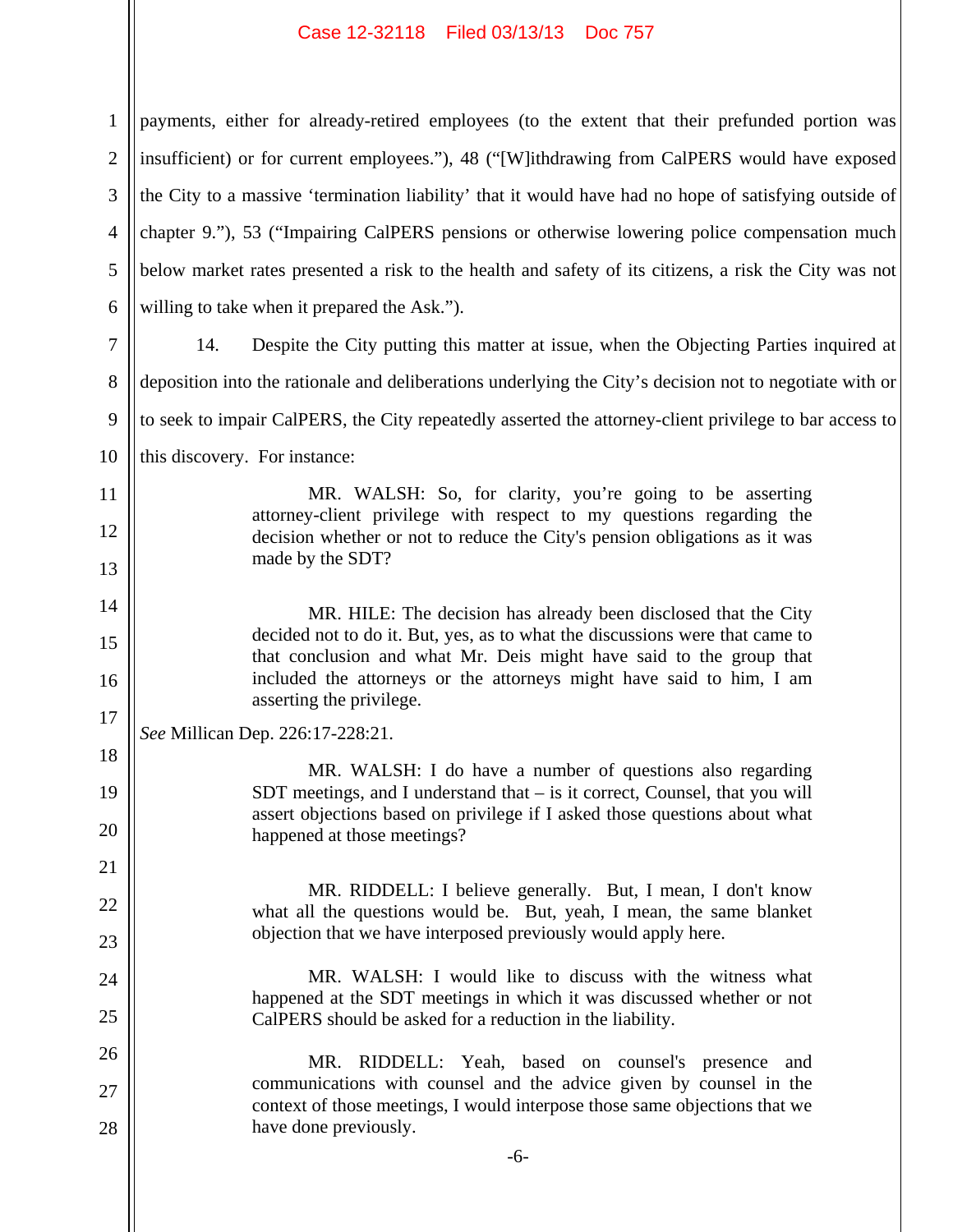|                     | Case 12-32118   Filed 03/13/13   Doc 757                                                                                                                                                                                                                      |  |  |  |
|---------------------|---------------------------------------------------------------------------------------------------------------------------------------------------------------------------------------------------------------------------------------------------------------|--|--|--|
| $\mathbf{1}$        | See Haase Dep. 139:10-140:6.                                                                                                                                                                                                                                  |  |  |  |
| $\overline{2}$<br>3 | MR. WALSH: I want to state for the record that this issue has<br>come up in every deposition so far. We have been frustrated ever[y] time<br>with respect to our ability to discover this information.                                                        |  |  |  |
| 4<br>5              | I think that to the extent -- to the extent the City wishes to rely on<br>its decision, we are entitled to this discovery and want the City to give it to<br>us.                                                                                              |  |  |  |
| 6<br>7              | Is it fair to say that if I ask additional questions about what<br>occurred in the SDT meetings she attended, that you will be instructing<br>her not to answer?                                                                                              |  |  |  |
| 8<br>9              | MR. HILE: Yes.                                                                                                                                                                                                                                                |  |  |  |
| 10                  | MR. WALSH: On the basis of the attorney-client privilege?                                                                                                                                                                                                     |  |  |  |
| 11                  | MR. HILE: Yes.<br>See Burke Dep. 145:2-146:1.                                                                                                                                                                                                                 |  |  |  |
| 12<br>13            | MR. WALSH: I have a number of questions -- and I will direct this                                                                                                                                                                                             |  |  |  |
| 14                  | one to you, Mr. Hile, and Mr. Deis -- about the conversations at the SDT<br>level as well as the closed council level with respect to the decision not to<br>request an impairment of the CalPERS liability.                                                  |  |  |  |
| 15                  | In prior depositions I know that you have asserted the privilege. I<br>would like to get into this, and I think I'm entitled to it. But I'd like to<br>know, Mr. Hile, whether the privilege will continue to be asserted with<br>respect to these questions? |  |  |  |
| 16<br>17            |                                                                                                                                                                                                                                                               |  |  |  |
| 18                  | MR. HILE: Yes.                                                                                                                                                                                                                                                |  |  |  |
| 19<br>20            | MR. WALSH: Okay. I continue to lodge my objection, as I have in<br>the past. I won't belabor the record with it. I think we are entitled to this.                                                                                                             |  |  |  |
| 21                  | But I will not go into those questions based on that, and I will reserve<br>rights and move on.                                                                                                                                                               |  |  |  |
| 22                  | See Deis Dep. 225:1-18.                                                                                                                                                                                                                                       |  |  |  |
| 23                  | Indeed, over the course of a month, counsel for the Objecting Parties asked seven<br>15.                                                                                                                                                                      |  |  |  |
| 24                  | different City witnesses twenty-six times about the deliberations underlying the City's decision not                                                                                                                                                          |  |  |  |
| 25                  | to impair CalPERS, and the City's attorneys asserted the attorney-client privilege time and time                                                                                                                                                              |  |  |  |
| 26                  | again. See Millican Dep. 219:6-22, 226:17-228:21, 228:23-229:7, 229:9-230:11, 230:12-20, 235:2-                                                                                                                                                               |  |  |  |
| 27                  | 10, 235:12-24; Montes Dep. 189:9-22, 191:5-10, 196:13-197:7, 212:8-23; Goodrich Dep. 259:10-18;                                                                                                                                                               |  |  |  |
| 28                  | Miller Dep. 58:14-22, 59:16-24, 62:8-63:7, 75:11-76:21, 86:1-7, 91:15-20; Haase Dep. 138:12-17,                                                                                                                                                               |  |  |  |
|                     | $-7-$                                                                                                                                                                                                                                                         |  |  |  |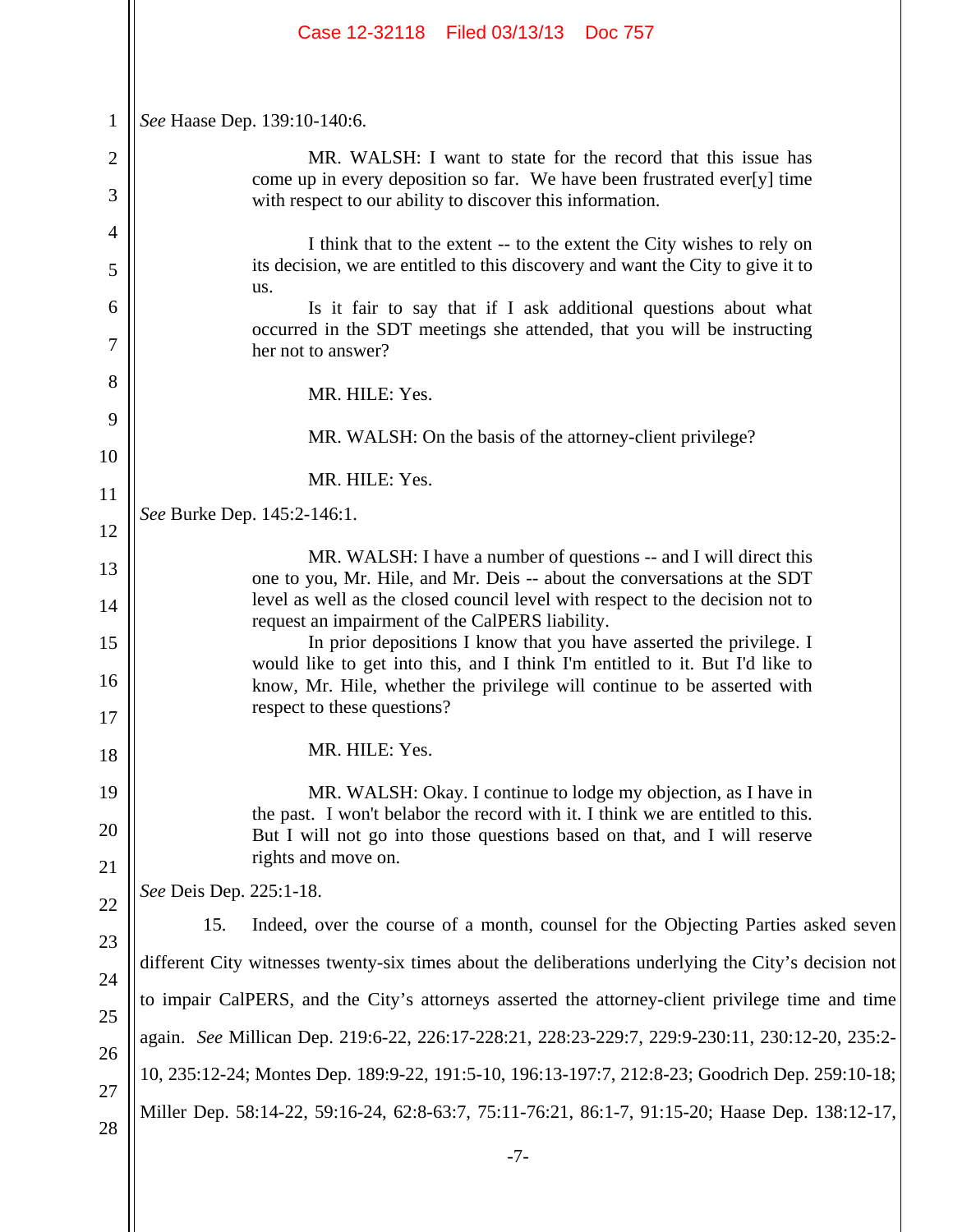139:10-140:6, 162:14-22; Burke Dep. 145:4-146:1, 146:3-16, 146:18-25, 147:21-148:6; Deis Dep.  $225:1-18$ .<sup>8</sup> Similarly, the City failed to produce documents referencing the SDT or City Council decision-making process on this important matter.<sup>9</sup>

3 4

5

6

7

8

9

10

18

19

20

21

22

 $\overline{a}$ 

1

2

16. While the City may assert the attorney-client privilege as to any material that is so privileged, it cannot do so to block the discovery of information it later wishes to rely upon at trial. But that is precisely what the City did here by, on the one hand arguing that it had good reasons not to negotiate with or to seek to impair CalPERS, while, on the other hand, asserting privilege to prohibit the Objecting Parties from conducting fulsome discovery on this issue. Nor can the City disclose some carefully chosen portion of its rationale – as it attempts to do in its papers – while keeping the remainder under wraps.

11 12 13 14 15 16 17 17. The City's "hide the ball" strategy runs afoul of the Federal Rules of Civil Procedure. Specifically, Rule  $37(c)(1)$  of the Federal Rules of Civil Procedure, made applicable here by Rule 7037 of the Federal Rules of Bankruptcy Procedure, states that a party who fails to disclose information may not be permitted to use such information at trial. Fed. R. Civ. Proc.  $37(c)(1)$  ("If a party fails to provide information or identify a witness as required by Rule 26(a) or (e), the party is not allowed to use that information or witness to supply evidence on a motion, at a hearing, or at a trial, unless the failure was substantially justified or is harmless.").

18. Moreover, as the District Court for the Western District of Washington explained:

The privilege which protects attorney-client communications may not be used both as a sword and a shield. . . . [A] party cannot introduce a document as evidence while denying the opponent sufficient discovery with respect to the surrounding circumstances and substance of the document. A privilege-holder may elect to withhold or disclose, but after a certain point his election must remain final.

<sup>23</sup> 24 8 In total, there were nine depositions of City witnesses. Two of those witnesses – Mr. Jones and Mr. Locke – had no participation on the SDT or the City Council with respect to the decision not to negotiate with or to seek to impair CalPERS.

<sup>25</sup> 26 27 28 -8- <sup>9</sup> Indeed, on November 21, 2012, the City's counsel sent a letter to the Objecting Parties requesting the return of certain inadvertently produced privileged documents pursuant to the governing Stipulation and Protective Order. Several of the clawed-back documents pertained to SDT-related communications. The Objecting Parties complied with the City's request as required under the Protective Order. *See* Walsh Decl., Ex. H (Letter from J. Killeen to Objecting Parties, dated November 21, 2012, regarding "Request for Return of Inadvertently Produced Privileged Documents"); Stipulation and Protective Order, ¶ 16, entered September 28, 2012 [Dkt. No. 564].